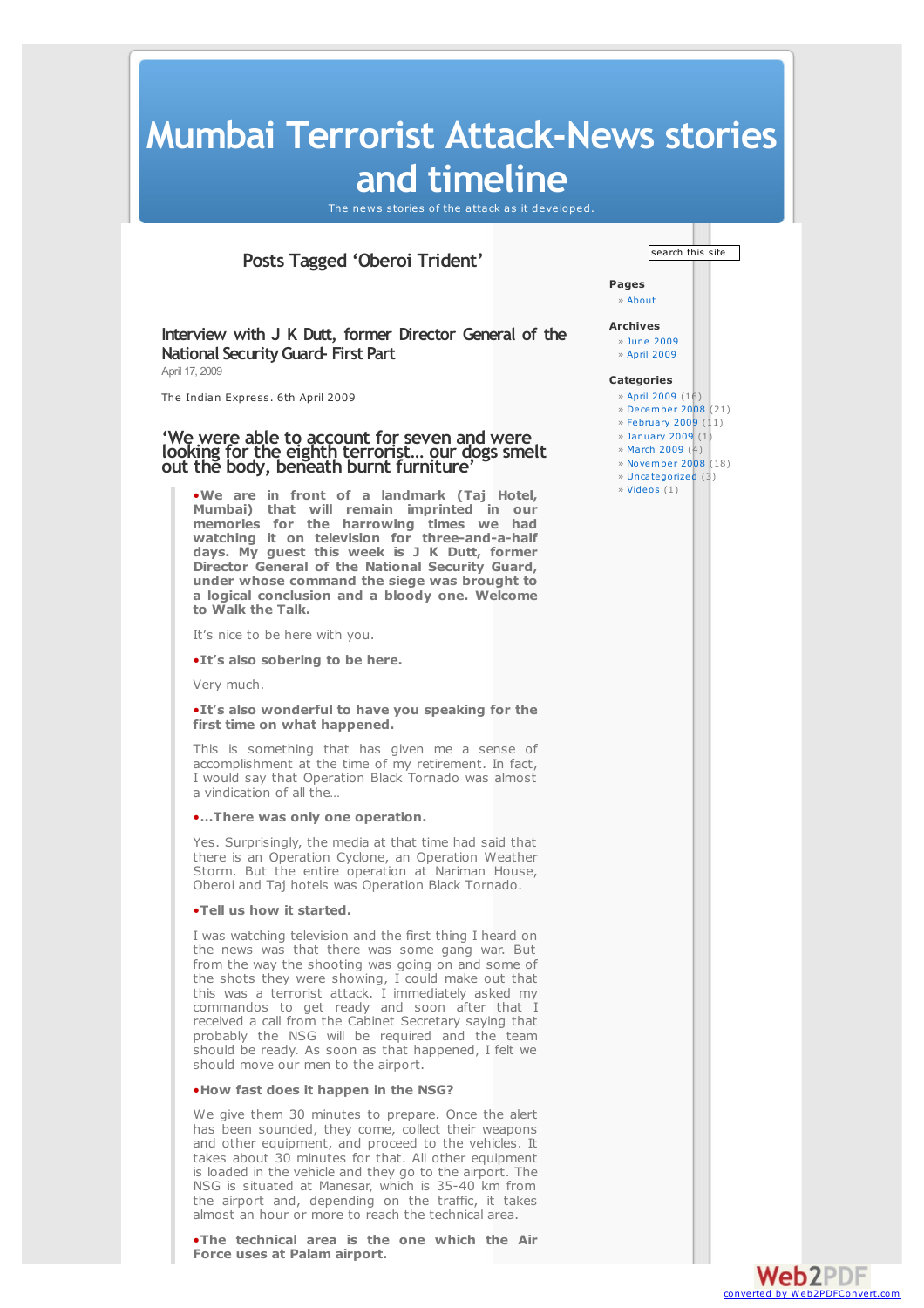Yes. The vehicles were ready and the men got into them. By the time the request came from the state Government to the Home Ministry, the men were already on the move. Then, the question of having an aircraft arose. The aircraft, an IL-76, which can carry 200 persons with ammunition, was available.

#### . What happened at that time? The plane did not come from Chandigarh?

No, the aircraft was available at the Indira Gandhi International airport and we were ready by 2.10 am. Then, we were told that the aircraft will take off at 2.20 am. Once the men are inside and the hatch is closed, the aircraft begins its checklist of switching on, etc, and that takes about 25-30 minutes. Even a helicopter takes 10-15 minutes to warm up. We took off from New Delhi at 3 am and by 5 am we were here.

#### . How much did you know at that time?

We knew that three places had been attacked. TV had also told us about the attacks at Leopold Café, VT station, Cama Hospital. By the time we left, it had more or less got confined to the Taj, Oberoi, and Nariman House. We looked upon it as three venues. It was only after we came here that we realised that it is not just Taj Heritage but also Taj Tower and we also have the Oberoi along with the Trident.

#### . You were not particularly familiar with Mumbai.

N o .

#### . When you were with the CBI, you used to keep raiding government officers here.

That was a different job altogether. By the time we came here, it was almost like five venues and our operation started with the Trident.

#### .The time lag between your getting the orders and your troops getting to these places could have been shortened?

There are two ways of looking at it. One, if you look at the time when the terrorists attacked, that will be around 9 pm or 2100 hours of November 26, and as I mentioned, first they thought it was a gang war. It was only later that they confirmed that this was an act by terrorists and once that happened the state machinery got into motion. They had to get the clearance from the Chief Minister who requisitioned the NSG. We started our operation on November 27 at 9 am. But if you look at it from the time that we took off from Delhi after we had received orders for moving to this place, then we got the order at about 1 am and by 3 am we were in the aircraft, by 5 am we were here, by 9 am the operation had started. I had been able to talk to the DG Maharashtra and they had lined up all the vehicles we required.

#### . Was he holding his nerve or was he shaken?

He was quite in control of himself. Probably, the ATS was hard hit and the situation was becoming more and more difficult for the local authorities to deal with.

#### . If the ATS had not lost its top brass, maybe they would have reacted better?

It's difficult to talk in 'ifs' in a situation like this. The strength of the ATS is also not very large. The training that is required, the mental makeup of the men, the weapons they use, the fire power that is required in an operation like this  $-$  probably all that was not available. Last year, in our country there were only one or two forces which were equipped with all sorts of things. The Greyhounds in Andhra Pradesh, for example, have that sort of capability and have been trained by the NSG. Since Operation Black Tornado, we have been receiving requests from almost all the states to train their men. We have to set up the hubs as quickly as possible. Hubs are coming up in Hyderabad, Kolkata, Mumbai and Chennai. The hubs should be as close to the airport as possible. We also need firing ranges, obstacle courses, auditoriums, training areas.

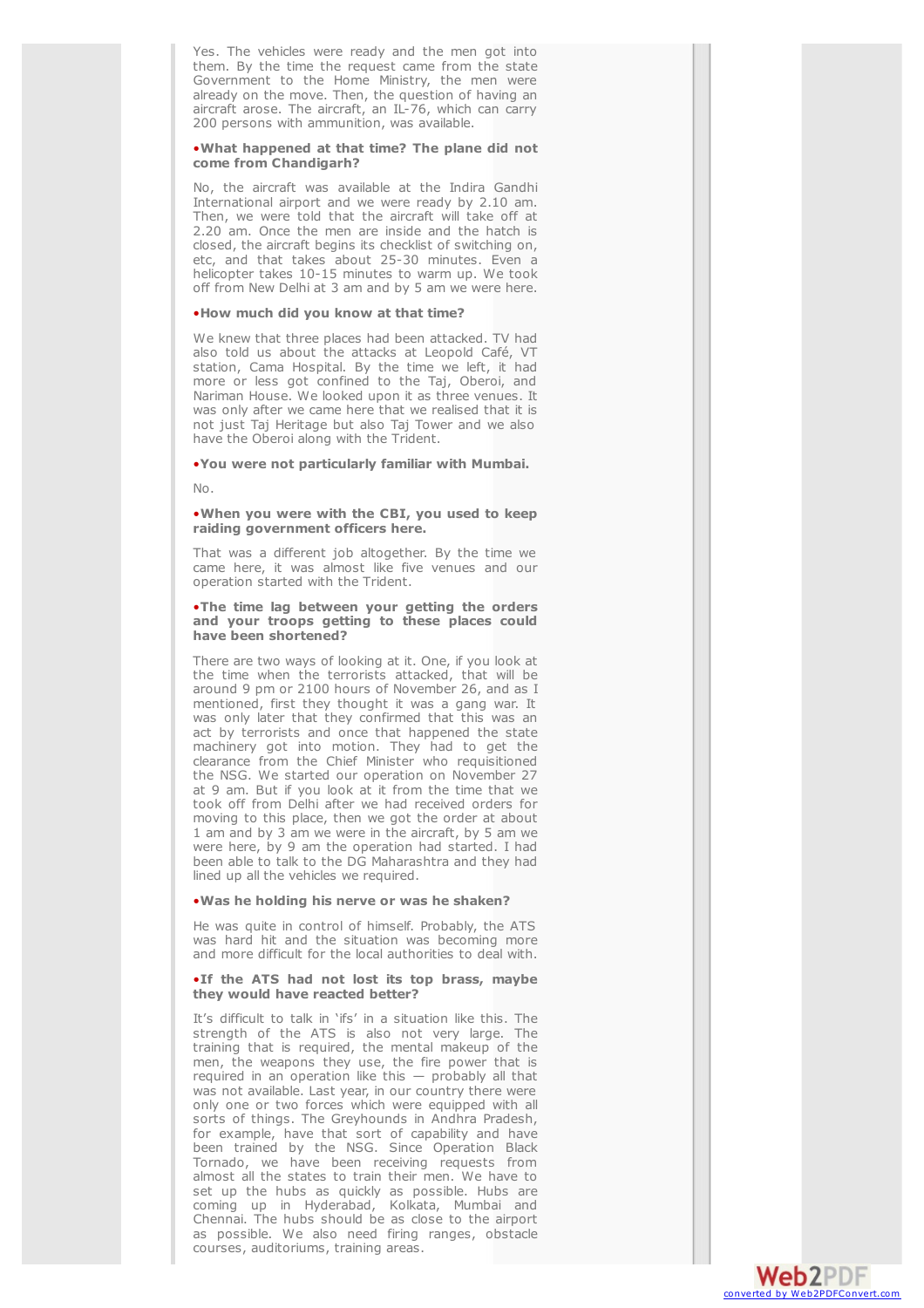. What was it that you first saw when you came here?

In the aircraft, I had briefed my officers. I told them that we must ensure that there is no loss of innocent lives, no hostages. Second, we should try and keep the collateral damage to the minimum. Third, we try to take the terrorists alive. Fourth, once we leave the place it should be safe for others to use it, no unused grenades that can go off injuring innocent persons. When we came here, we had to dissipate the force a bit to get in another contingent from Delhi. Once the second team was with us, we were able to launch a full-scale operation. The Mumbai Police already had Kasab in their custody. He had been examined and from him, we were able to get information that there were at least 10 terrorists. There was also speculation regarding local contacts. This information was being verified by certain agencies. The NSG is only meant for conducting operations, engaging terrorists and neutralising them. Like the celestial Sudarshan Chakra, we go in quickly and get out, we don't linger around any operation.

.That's the symbolism behind the Sudarshan Chakra?

Yes. The celestial weapon can cut through anything and when it meets with resistance, its speed increases.

#### . When the NSG went in, did you worry that there might be more people inside?

Yes. We have instances where terrorists booby-trap dead bodies. Those are the first things one tries to remove, and when one is trying to do that, it can cause an explosion. Inputs were given to us by the state force and the intelligence department. We had to separate terrorists from guests and the hostages, because as long as these persons were together, to some extent there could be casualties. We found that the rooms had been set on fire. On the second day, I realised that this was a diversion tactic. They came under pressure and set a room on fire, as that gave them time to reload, rest, recuperate and eat. They were highly trained terrorists and not just picked up, given rudimentary training for a few days, and sent off to conduct an operation like this. We had a few instances where the firemen came face to face with the terrorists. Surprisingly, though the terrorists were killing anyone they saw, they did not fire at the firemen. This was one thing we took advantage of.

·Did you change your tactics once you discovered that they were using fire to escape and to recover from pressure?

Twice, I had a re-look at my tactics. One was when I lost Major Unnikrishnan at the Taj. He took a very big risk. Risk-taking cannot be taught, for a person acts out of emotion at that time and if the emotional bank account is high, he will risk anything.

#### • **W h a t e x a c t l y** happened **w i t h M a j o r** Unnikrishnan?

The terrorists were on the first floor near the landing and they were shooting from the staircase. They were positioned on the landing on the first floor. They had engaged the NSG team and when they advanced, one of the commandos was injured and fell down the staircase. Unnikrishnan, along with his team, immediately rushed to rescue him. Unnikrishnan was right in front. He was able to rescue the man and hand him over to his team mates. The fire was coming from the landing. He decided to go after the terrorists alone. His buddy was taking care of the injured person.

#### .That's not exactly your training. The training is that two should be together as far as possible. A buddy pair should not break.

Yes, but a situation like this has its demands and opportunities that can be exploited. I think that's what Unnikrishnan did. Had Unnikrishnan succeeded,

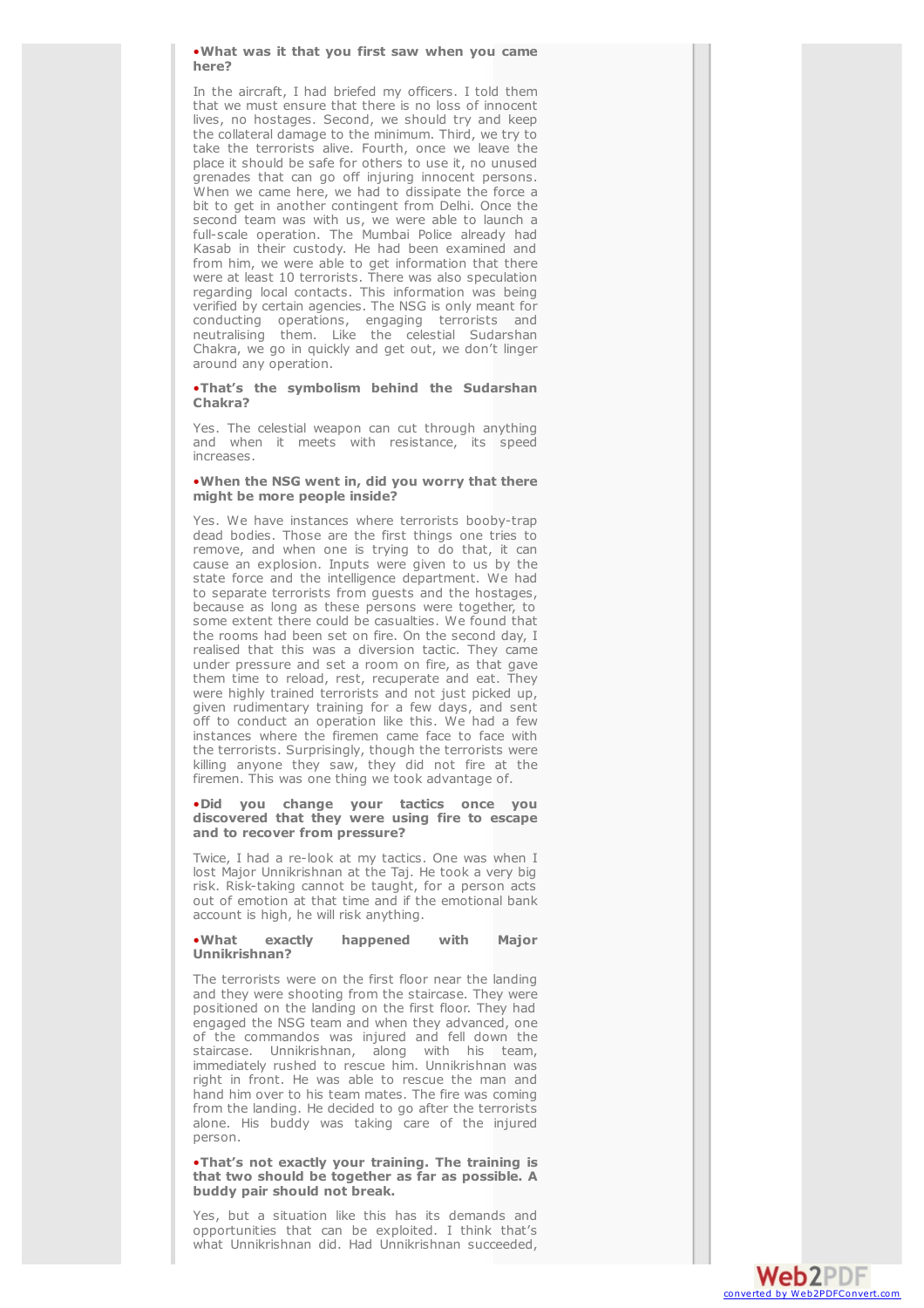probably the entire operation would have been terminated much faster. He went up to the first floor and from there he was able to engage the terrorists. At that time, the number of terrorists was not known. We knew there were two, but there was, in fact, a third one inside a room. When Unnikrishnan was chasing one of the terrorists who was trying to retreat, he came in front of the room where the third terrorist was hiding and that, unfortunately, got him. There was nothing wrong in the tactics. Here was an NSG commando, who was acting beyond the call of duty. Every time, an operation takes place, one thinks that nothing will happen to me and one casualty occurs then others think, it can be me next time. It was very necessary that even while the shooting was going on I visit the place. My commandos and officers were able to push the terrorists out, we went to that landing. I found there was nothing wrong with the tactics and quietly the word was spread that this person (Unnikrishnan) has sacrificed his life and it will not be wasted.

.This was effectively your first contact with the terrorists.

Yes.

#### . At the Oberoi, the fighting was much more intense.

At the Oberoi, though there were only two terrorists, the fighting was very intense because they were using high-explosive grenades, AK-47s. Each terrorist was armed with two weapons - AK 47 and .9 mm Chinese pistol - and of course, the hand grenades were there. They had a number of spare magazines. If these terrorists had wanted, they could have prolonged the operation. On the 29th, we had got the Nariman House and the Oberoi under our control. At the Taj, when I found out the tactic of setting fire was being used, I told my men that as soon as the fire is out they must enter the place and spring a surprise on the terrorists by firing first. Till then, it was only single shots that were being fired.

#### . Why would you use single shots? You were not short of ammunition?

We were not short of ammunition, but the question was that of collateral damage. There was no point shooting at shadows.

#### .When you figured out that setting fire was a tactic, did you decide to use overwhelming fire**p o w e r ?**

One, we decided not to allow these persons to get out. Secondly, when the firemen were dousing the fire from outside, our persons were already in different passages. The only thing we did not know about was the spiral steel staircase inside. We knew that some structure was there, but we were told very late that it is actually a staircase. I must say this building is absolutely strong, and bullets hardly had any effect on the foundation. We went in for the burst fire and that's when I think we were able to neutralise all of t h e m .

#### . When did you know that they were all cornered **i n o n e p l a c e ?**

After the fire had been put out and we had mounted the assault, 20 minutes after that one of the terrorists had fallen and then there was silence, there was no return fire. We knew then that they have either been neutralised or they may have changed positions. And when we went in, we found three bodies, two of them near the staircase. I got in touch with the IB over the phone and asked the Director, 'Look, how many terrorists are we supposed to account for?'. The rooms had to be checked. I did not want to open a door, someone could come out shooting and we could have had unnecessary casualties. Over 600 hostages had been rescued and we lost two men. Eight terrorists had been killed. The IB Director said we had to account for 10, out of which Kasab was already in custody and one of the